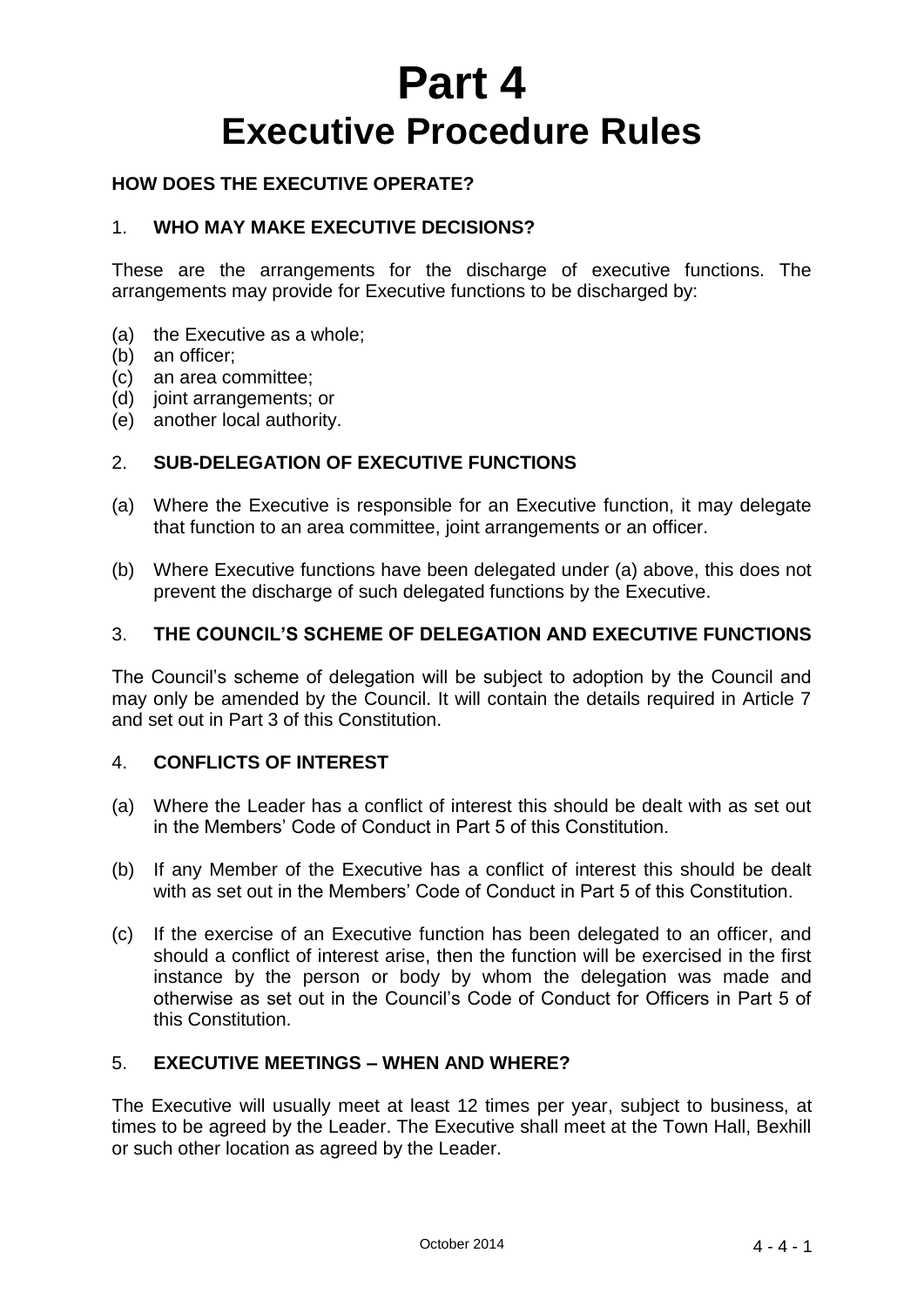# 6. **QUORUM**

The quorum for a meeting of the Executive shall be four Members of the Executive.

# 7. **HOW ARE DECISIONS TO BE TAKEN BY THE EXECUTIVE?**

Executive decisions which have been delegated to the Executive as a whole will be taken at a meeting convened in accordance with the Access to Information Rules in Part 4 of the Constitution. All public meetings of the Executive will be conducted in accordance with those Rules and the principles of decision-making set out in Article 13.

## **HOW ARE EXECUTIVE MEETINGS CONDUCTED?**

### 8. **WHO PRESIDES?**

If the Leader is present he/she will preside. In his/her absence a person appointed to do so by those present shall preside.

### 9. **WHO MAY ATTEND?**

These details are set out in the Access to Information Rules in Part 4 of this Constitution and include any member of the public or press (other than when confidential or exempt information is to be discussed) and all Members of the Council.

#### 10. **WHAT BUSINESS?**

At each meeting of the Executive the following business will be conducted:

- (a) consideration of the minutes of the last meeting;
- (b) declarations of interest, if any;
- (c) matters referred to the Executive (whether by the Overview and Scrutiny Committee or by the Council) for reconsideration by the Executive in accordance with the provisions contained in the Overview and Scrutiny Procedure Rules or the Budget and Policy Framework Procedure Rules set out in Part 4 of this Constitution;
- (d) consideration of reports from the Overview and Scrutiny Committee; and
- (e) matters set out in the agenda for the meeting, and which shall indicate which are key decisions and which are not in accordance with the Access to Information Procedure rules set out in Part 4 of this Constitution.

#### 11. **CONSULTATION**

All reports to the Executive from an officer on proposals relating to the budget and policy framework must contain details of the nature and extent of consultation with stakeholders and the Overview and Scrutiny Committee, and the outcome of that consultation. Reports about other matters will set out the details and outcome of consultation as appropriate. The level of consultation required will be appropriate to the nature of the matter under consideration.